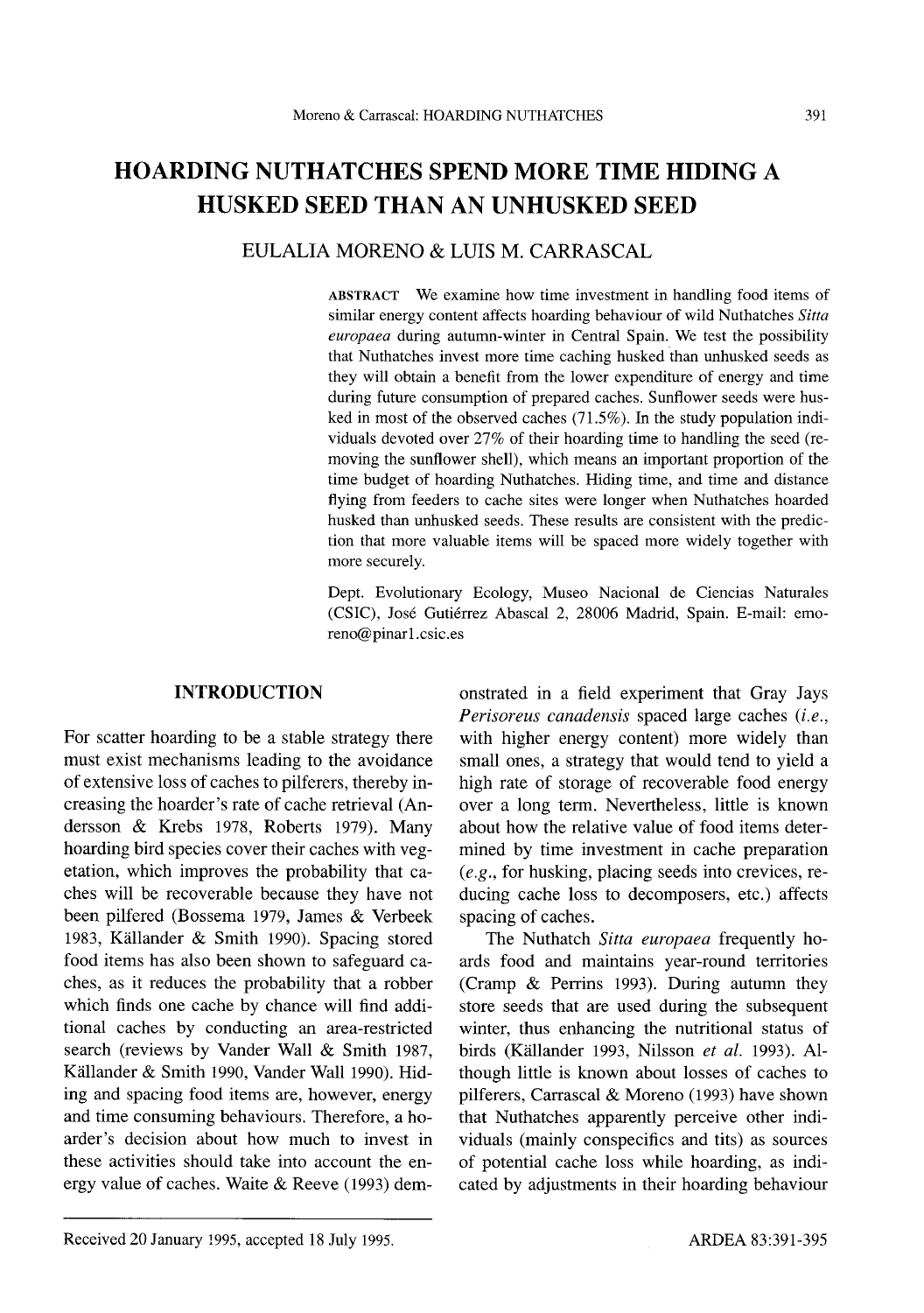when hoarding in the presence of other individuals. Nuthatches often husk seeds (e.g., acorns, hazelnuts and beechnuts) before caching them, although the frequency of husking depends on seed size and features of the cache site (Cramp & Perrins 1993, Kiillander 1993). Here we examine how different amounts of handling food items of similar energy content (sunflower seeds) affects caching behaviour (time devoted to concealment and transport distance from food source) in wild birds during autumn and winter. By husking the seeds, birds incur a handling cost at the time of caching (Woodrey 1990), but obtain a benefit from the lower expenditure of energy and time during future consumption of prepared caches. The preference for husked seeds should cause an increase in the rate of pilferage, which will reduce the value of the cache. Consequently, Nuthatches should invest more time hiding husked than unhusked seeds and store them farther from the food source *(i.e.,* at lower densities).

#### **MATERIAL** AND **METHODS**

We conducted field work on a population of Nuthatch inhabiting a 6 ha mixed forest of *Pinus sylvestris, Castanea sativa, Acer* spp. and *Populus* sp. (El Ventorrillo, 1500 m above sea level, 40°45'N 04°01'W, Sierra de Guadarrama, Madrid) during November 1991 - January 1992 and November 1993 - January 1994. The length of the day during the study period was 8-10 hours. Ambient temperature during observations ranged between 0 and 15°C. Birds were netted and colourringed before starting the field work for individual identification. We observed hoarding behaviour of eight individuals during the first study period and other six individuals during the second  $(n = 14$  different individuals). All individuals occupied autumn-winter territories (1-2 ha) during the study period.

We used wooden boxes  $(20x11x11$  cm) with one open side as feeders to study the caching behaviour of focal Nuthatches. These feeders were mounted on tree trunks 2 m above the ground and filled with unhusked sunflower seeds. Five feeding points spaced 75-150 m apart were permanently established *(i.e. ad libitum* food offer) during each study period. Nuthatches made an extensive use of feeders, hoarding an average of 132 seeds/day  $(SE = 13.7, n = 14$ ; Carrascal *et al.* 1994).

Prior to sampling, birds were allowed to familiarize themselves with feeders for 2 weeks. We assume, therefore, that all birds had experienced feeders. Behaviour of Nuthatches was recorded only from 10:00 to 14:00 h GMT to avoid any possible effects of circadian rhythms on hoarding behaviour, and to record behaviour when caching intensity is higher (Löhrl 1958). Records for each individual were obtained during a sampling period no longer than one week. Caching events were recorded by following the marked birds without disturbing them (the amount of sunflower seeds eaten *in situ* were negligible, and were excluded from data analyses). When a Nuthatch made a cache we recorded: (1) flying time from the feeder to the cache site, (2) estimated distance from the feeder to the cache site, (3) time spent husking the seed (usually by wedging the seed into a bark furrow and hammering it with 10-15 blows), and (4) time spent hiding the seed (time spent on a tree looking for a cache site, time spent wedging the seed into a bark crevice, and time spent covering the seed, usually with a piece of lichen or moss). All times were determined with a stopwatch with lap memories. Data for each seed were grouped depending on whether or not the seed was husked by the Nuthatch.

For each individual sampled, records of husked as well as unhusked seeds were obtained during each sampling day. Average time in which seeds were cached did not differ between husked and unhusked (husked seeds: 12.25 h GMT,  $SE = 0.08$ ,  $n = 200$ ; unhusked seeds: 12.29 h GMT,  $SE = 0.09$ ,  $n = 80$ ;  $F_{1,278} = 0.01$  in a tentative ANOVA test incurring in pseudoreplication). Time of day was not either correlated with any of the dependent variables (hiding time:  $R^2 = 0.057$ ; flying time:  $R^2 = 0.026$ ; flying distance:  $R^2 = 0.047$ .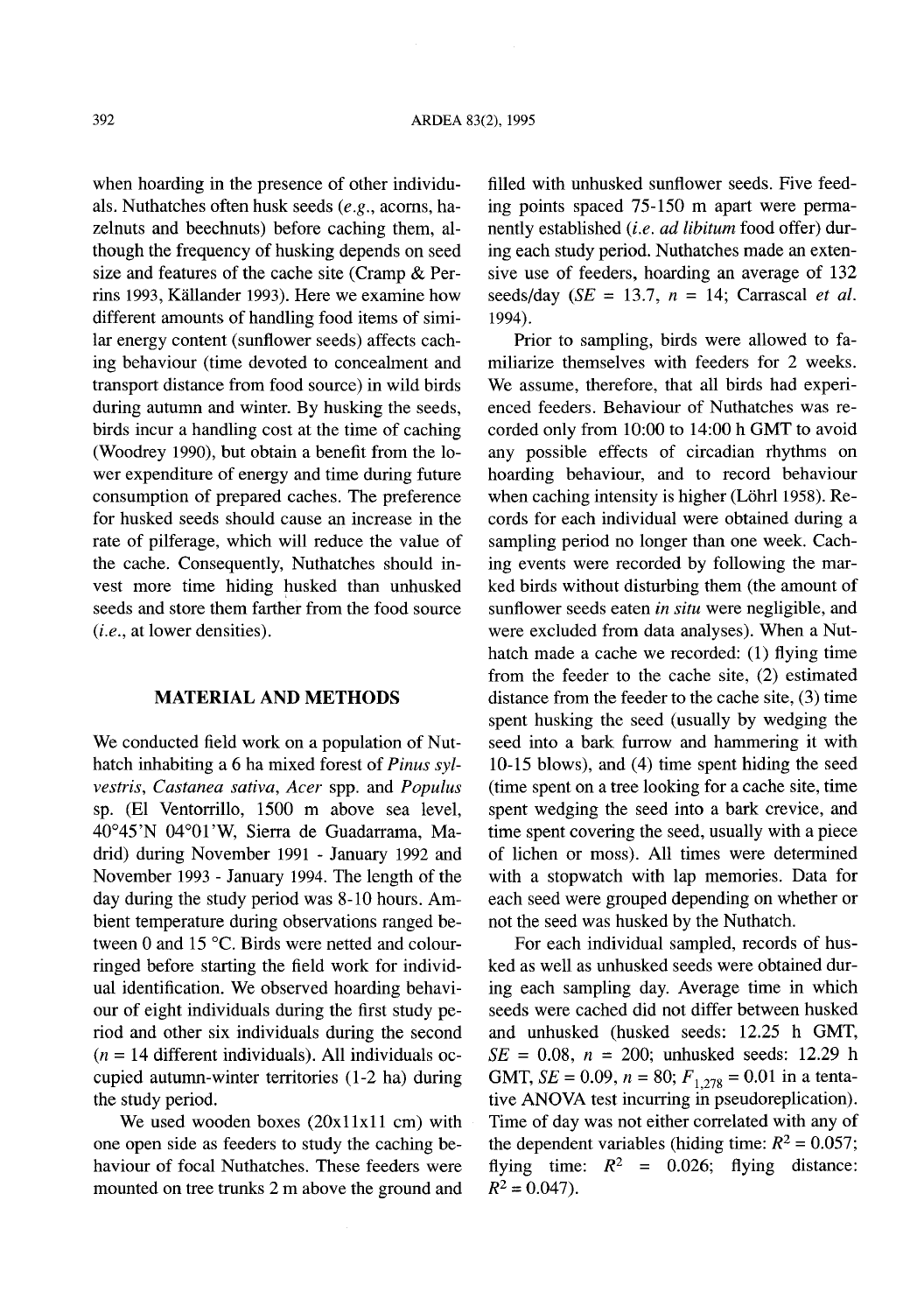The number of hoarding events ranged from 11 to 32 per individual Nuthatch ( $\overline{X}$ = 20, *n* = 14). Wilcoxon matched-pairs ranks tests were used for all comparisons.

#### **RESULTS**

Seeds were almost always taken singly (1.1 seeds per visit to feeders,  $SE = 0.03$ ,  $n = 14$ ). On average, Nuthatches husked 71.5% of the seeds they stored *(SE* = 5.3,  $n = 14$ ). Average time invested on husking seeds was 31 seconds (Table 1).

When Nuthatches husked sunflower seeds they spent significantly more time flying to cache trees than when they hoarded unhusked seeds (Table 1). Accordingly, husked seeds were cached at significantly greater distances than unhusked seeds. Hiding time was significantly longer when Nuthatches hoarded husked than unhusked seeds. When husking occurred during a caching event, 32% of the time spent on that caching event was devoted to husking the seed. Considering the average time invested in husking seeds, the percentage of seeds that were husked, and the data in Table 1, the study population of Nuthatches devoted 27.7% of its hoarding time to handling sunflower seeds *(i.e.*, preparation of the seed by removing the shell).

#### **DISCUSSION**

Time spent handling sunflower seeds to remove the shell prior to storage had a considerable impact on the time budget of hoarding Nuthatches. The value of removing shells from the seeds may be related to a lower expenditure of energy and time during future consumption of prepared caches when energy requirements may be high  $(e.g.,)$ increasing fat reserves late in the day before night, and avoiding the risk of starvation early in the morning; Carrascal *et al.* 1994). Thus, preparing a food cache for the occasion when food requirements are high may enhance the value of hoarding. If the relative value of food caches is influenced by the behaviour of the hoarder (cache preparation removing the shell), and this behaviour is adaptive, the hoarder should increase the probability of cache retrieval.

According to this, our results show longer hiding times for husked than for unhusked seeds. The greater the time investment in securing the cache (inserting it into a deep crevice and covering it with a tuft of moss, lichen or dead wood), the lower the probability of it being pilfered (Bossema 1979, James & Verbeek 1983). Another way of increasing the probability of cache retrieval may be to space the caches widely. According to the model of optimal cache dispersion (Vander Wall 1990, and references therein), closely-spaced caches suffer higher rates of pilfering than widelyspaced caches. Our results are consistent with the

|                     | Unhusked<br>seeds        |                          | Husked<br>seeds |     |    | Wilcoxon test |       |
|---------------------|--------------------------|--------------------------|-----------------|-----|----|---------------|-------|
|                     | $\overline{x}$           | __________<br>SE         | $\overline{x}$  | SЕ  | N  | Ζ             | P     |
| Husking time (s)    | $\overline{\phantom{0}}$ | $\overline{\phantom{0}}$ | 31.0            | 3.2 | 14 |               |       |
| Hiding time $(s)$   | 34.4                     | 4.5                      | 61.1            | 8.4 | 14 | 2.92          | 0.004 |
| Flying time $(s)$   | 2.9                      | 0.3                      | 4.8             | 0.5 | 14 | 2.98          | 0.003 |
| Flying distance (m) | 15.0                     | 1.5                      | 32.5            | 4.1 | 14 | 2.92          | 0.004 |

**Table 1.** Mean of 14 individual Nuthatch means  $(\bar{x})$  and standard error *(SE)* of husking time, hiding time, flying time, and flying distance from feeder to cache site for nuthatches hoarding sunflower seeds that they either husked or did not husk. Results of Wilcoxon matched-pairs signed-ranks tests are shown.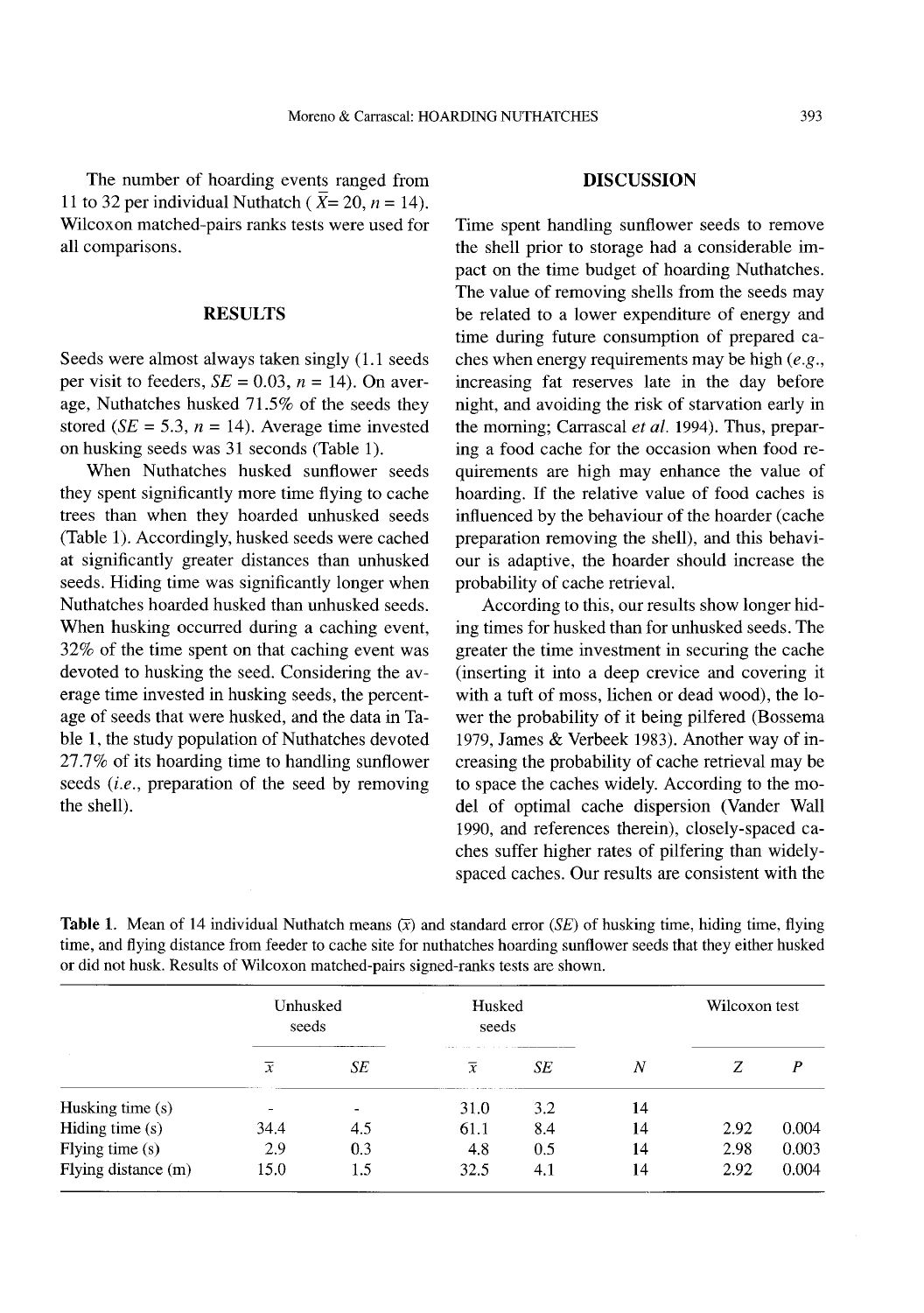prediction that more valuable items will be spaced more widely (Waite & Reeve 1993), as husked seeds were stored further than unhusked seeds from the feeders. The increase in distance from the feeder of husked seeds probably increase their survival, as demonstrated by Brodin (1993) for the Willow Tit *Parus montanus* in a similar study.

From our results an obvious question emerges: if Nuthatches invest considerably in husked seeds (relative to unhusked seeds), why do they invest such time in husk removal before seeds are stored? It makes much more sense to pay the price of seed husking only after retrieving the cached (unhusked) seed. In this way, Nuthatches can completely avoid the problem of having highinvestment caches pilfered by other birds. (In fact, the allocation of time to husking sunflower seeds in this study contrasts with data obtained by Moreno *et ai.* (1981, and J. Moreno pers. comm.) in Southern Sweden using similar methods, where 94% of the sunflower seeds stored by Nuthatches were unhusked.) The most probable explanation for this paradox is that in our study area, where winter temperatures are relatively high (see above) and the period of snow cover is reduced to a few days in the whole winter, Nuthatches behave as short-term hoarders. Hoards likely represent easily accessible food sources to be used mostly during the course of the day when energy demands are higher (before roosting and/or early in the morning). In milder areas with relative long days may be more affordable to enhance cache retrieval by increasing the relative value of the cache (larder quality) than by increasing the amount of items cached (larder quality).

### **ACKNOWLEDGEMENTS**

Juan Moreno and Anders Brodin read the first version of the manuscript and provided useful suggestions. Nino gave us valuable assistance during the field work. This study was granted by DGICYT project PB92- 0044-C02-01.

#### **REFERENCES**

- Andersson, M. & Krebs J. 1978. On the evolution of hoarding behaviour. Anim. Behav. 26:707-711.
- Bossema, I. 1979. Jays and oaks: An eco-ethological study of a symbiosis. Behaviour 70:1-117.
- Brodin, A. 1993. Low rate of loss of Willow Tit caches may increase adaptiveness of long-term hoarding. Auk 110:642-645.
- Carrascal, L.M., & Moreno E. 1993. Food caching versus immediate consumption in the Nuthatch: the effect of social context. Ardea 81:135-141.
- Carrascal, L.M., Mozetich, I. & Moreno, E. 1994. Factors affecting daily rhythm in hoarding behaviour. Proceedings of the V International Behavioural Ecology Congress. Nottingham.
- Cramp, S. & Perrins C.M. 1993. The birds of the Western Palearctic. Oxford University Press, Oxford.
- James, P.C. & Verbeek N.A.M. 1983. The food storage behaviour of the Northwestern Crow. Behaviour 85:276-291.
- Kallander, H. & Smith H.G. 1990. Food storing in birds. An evolutionary perspective. Current Contents 7:147-207.
- Källander, H. 1993. Food caching in the European Nuthatch *Sitta europaea.* Omis Svecica 3:49-58.
- Moreno, J., Lundberg A. & Carlson A. 1981. Hoarding of individual Nuthatches *Sitta europaea* and Marsh Tits *Parus palustris.* Ho1arc. Ecol. 4:263- 269.
- Nilsson, J.-A., Kallander H. & Persson O. 1993. A prudent hoarder: effects of long-term hoarding in the European Nuthatch, *Sitta europaea.* Behav. Ecol. 4:369-373.
- Roberts, R. 1979. The evolution of avian food-storing behavior. Am. Nat. 114: 418-438.
- Vander Wall, S.B. & Smith K.G. 1987. Cache-protecting behavior of food-hoarding animals. In: A.C. Kami1, J.R. Krebs & H.R. Pulliam (eds). Foraging behaviour: 611-644. Plenum Publishing Corporation, New York.
- Vander Wall, S.B. 1990. Food hoarding in animals. University of Chicago Press, Chicago.
- Waite, T.A. & Reeve J.D. 1993. Food storage in Gray Jays: source type and cache dispersion. Ethology 93:326-336.
- Woodrey, M.S. 1990. Economics of caching versus immediate consumption by the White-breasted Nuthatches: the effect of handling time. Condor 92:621-624.